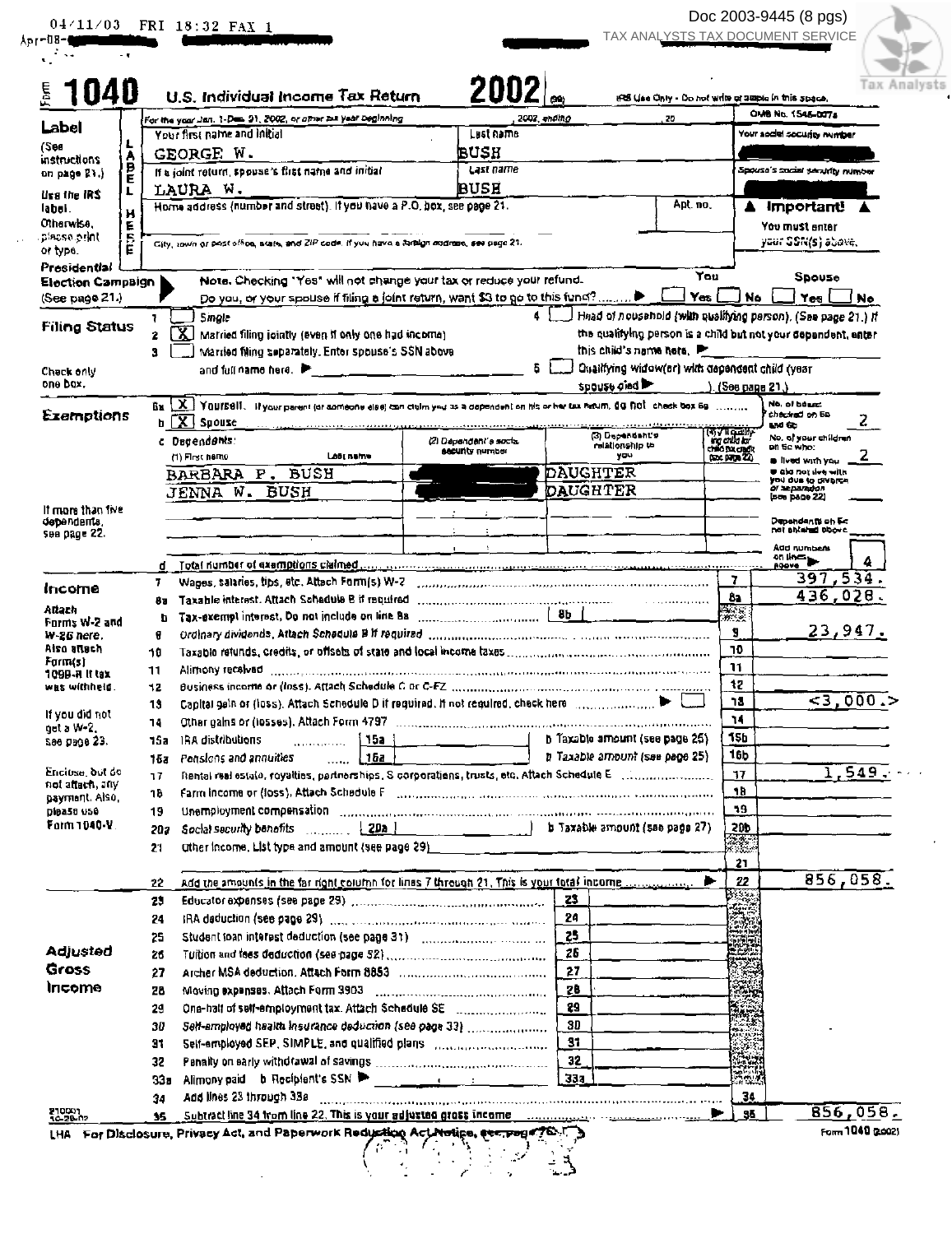|                                       |           | 04/11/03 FRI 18:33 FAX 1                                                                                                                                                          |                        |                              |                 | Doc 2003-9445 (8 pgs)             |
|---------------------------------------|-----------|-----------------------------------------------------------------------------------------------------------------------------------------------------------------------------------|------------------------|------------------------------|-----------------|-----------------------------------|
| Apr = 08 = <b>Disty west and a</b>    |           |                                                                                                                                                                                   |                        |                              |                 | TAX ANALYSTS TAX DOCUMENT SERVICE |
|                                       |           |                                                                                                                                                                                   |                        |                              |                 |                                   |
| Form 1940 (2002)                      |           | GEORGE W. & LAURA W. BUSH                                                                                                                                                         |                        |                              |                 | Tax Ana                           |
| Tax and                               |           | 36 Amount trom line 35 (adjusted gross income) communications and consumer communications and consumer                                                                            |                        |                              |                 | 856,058.<br>36                    |
| Credits                               |           | 37a Check it: You were 55 or older, Blind; 50 Spause was 65 or older,                                                                                                             |                        | Bind.                        |                 |                                   |
| <b>Sunders</b>                        |           | Add the number of boxes checked above and enter the total here manusummands.                                                                                                      |                        | $\blacktriangleright$ 372    |                 |                                   |
| Deauation for -                       |           | bill you are married hing suparately and your spouse (lemizes deductions, or you were a dual-status eilen,                                                                        |                        | $\blacktriangleright$ 371    |                 |                                   |
| <b>C People who</b><br>checked only   |           | tiemized deductions (from Schedule A) or your standard deduction (see left margin) [11] [11] [11] [11] [11] [1                                                                    |                        |                              |                 | 84,118.<br>38                     |
| box on iine 37a                       | 38.       | Subtract line 38 from line 36                                                                                                                                                     |                        |                              |                 | 771,940<br>39                     |
| or 37b 01 who<br>can be claimed       | 39        | If line 35 is \$103,000 or tess, multiply \$3,000 by the rotal number of examptions claimed on time 6d, if line 36                                                                |                        |                              |                 |                                   |
| as a dependent.                       | 4D.       |                                                                                                                                                                                   |                        |                              |                 | ο.                                |
|                                       |           |                                                                                                                                                                                   |                        |                              |                 | 49<br>771,940<br>41               |
| <b>C</b> All others:                  | 41        |                                                                                                                                                                                   |                        |                              |                 | 268,728.<br>42                    |
| Single,                               | 42        |                                                                                                                                                                                   |                        |                              |                 |                                   |
| \$4,700                               | 43        |                                                                                                                                                                                   |                        |                              |                 | 43<br>268,728                     |
| Hund of<br>hausehold.                 | 44        |                                                                                                                                                                                   |                        |                              | 9.              | 44                                |
| \$6,900                               | 45        |                                                                                                                                                                                   | 45                     |                              |                 |                                   |
| Marrico filing<br>to hay or           | 46        |                                                                                                                                                                                   | 47                     |                              |                 |                                   |
| Qualifying                            | 47        |                                                                                                                                                                                   |                        |                              |                 |                                   |
| widawien,<br>\$7,850                  | 48        |                                                                                                                                                                                   | 48                     |                              |                 |                                   |
| Monted films                          | 49        |                                                                                                                                                                                   | 49                     |                              |                 |                                   |
| déparately.<br>\$7,925                | SD.       |                                                                                                                                                                                   | 56                     |                              |                 | MC.                               |
|                                       | 51.       |                                                                                                                                                                                   | 51.                    |                              |                 | e.                                |
|                                       | 52        | $b \cup$ Form 8859<br>$a \mid$ Form 8396<br>Cradits from:                                                                                                                         | 52                     |                              |                 |                                   |
|                                       | 53.       | $\frac{1}{2}$ Form 3800<br>Other credits, Chack applicable box(es);                                                                                                               | $X \times \mathbb{R}$  |                              |                 |                                   |
|                                       |           | $\epsilon$ $\Box$ Specify $\Box$ $\Box$ $\Box$ $\Box$ $\Box$ $\Box$ $\Box$ 53<br>$b \mid$ Form 8801                                                                               |                        |                              |                 | بنغابية                           |
|                                       |           |                                                                                                                                                                                   |                        |                              |                 | 64                                |
|                                       | SS.       | Subtract line 54 from tine 44. If line 54 is more than tine 44, enter-0- and accommodate in accommodation                                                                         |                        |                              |                 | 268,719<br>55                     |
| Other                                 | 58        | Self-employment tax. Attach Schedule SE and construction of the construction of the construction of the self-                                                                     |                        |                              |                 | 55                                |
| <b>Taxes</b>                          | 57        |                                                                                                                                                                                   |                        |                              |                 | 57                                |
|                                       | SB.       | Tax on qualified plans, including IRAs, and other tax-favored accounts. Attach 5329 if required manuscription                                                                     |                        |                              |                 | 58                                |
|                                       | 59        | Advance earned income credit payments from Form(s) W-2 manus communities and consumer an advancement                                                                              |                        |                              |                 | 59                                |
|                                       | 60        | Household employment taxes. Attach Schedule H [1999] Management and the control of the control of the control of the                                                              |                        |                              |                 | 61                                |
|                                       |           |                                                                                                                                                                                   |                        |                              |                 | 268,719.<br>67                    |
| Payments 62                           |           |                                                                                                                                                                                   | 62                     | 122, 334                     |                 | $R^{1+\epsilon}$                  |
|                                       | 63.       | 2002 estimated tax payments and amount applied from 2001 return [1,1,1,1,1,1,1]]                                                                                                  | 63                     | 170,240.                     |                 |                                   |
| If you have                           |           |                                                                                                                                                                                   | 84.                    |                              |                 |                                   |
| a qualifying<br>child, attenn         | 65        | Excess sucial security and tier 1 RRTA tax withheld (see page 56) [11] minimum of                                                                                                 | 65                     |                              |                 | $\frac{1}{2}$                     |
| تستسطوا فالرائد                       | 55        |                                                                                                                                                                                   | 66                     |                              |                 | <b>Repu</b>                       |
|                                       | 67        | Amount paid with request for extension to file (see page 56) manuscription                                                                                                        | 67                     |                              |                 |                                   |
|                                       | 68        | Other payments from: a Form 2439 b Form 4136 c                                                                                                                                    | 68<br>Form 8685        |                              |                 | بتوجين                            |
|                                       | 69.       | Add lines 62 through 68. These are your total payments                                                                                                                            |                        |                              | ь               | 292,574.<br>69                    |
| Retuna                                | 70        | If line 69 is more than line 61, subtract the 61 from line 69. This is the amount you overpaid                                                                                    |                        |                              |                 | 23,85<br>70                       |
| Dirock                                |           | 71a. Amount of line 70 you want relunded to you                                                                                                                                   |                        |                              |                 | 8 ו7                              |
| Gepealt?<br>See page 56               | Þ         | Routing<br>number<br>$\blacktriangleright$ the L<br>Output<br>Savence P                                                                                                           | <b>Q</b> nurring       |                              |                 |                                   |
| and Mi in 77b,<br>71c, end 71d        | 72        | Amount of line 70 you want applied to your 2003 estimated tax                                                                                                                     | 72                     | 23,855                       |                 | 78 S.                             |
| Amount                                | 78        | Amount you owe. Subtract line 69 from line 51. For details on how to pay, see page 57                                                                                             |                        |                              |                 | 73                                |
| <b>You Owe</b>                        | 74        | Estimated tax penalty (see page 57)                                                                                                                                               | 74                     |                              |                 | ma <del>de exper</del> ience of   |
|                                       |           | Do you want to allow another person to discuss this return with the IRS (see page 58)?                                                                                            |                        | Yes. Complete the following. |                 | No                                |
| <b>Third Party</b>                    |           | Designee's                                                                                                                                                                        | Phone                  |                              |                 | Personal identification           |
| <b>Designee</b>                       |           | name P                                                                                                                                                                            | 00.                    |                              |                 | number (PIN)                      |
| Sign                                  |           | Under penalic of periply, I decism that I have examined this rolum and sesempanying senedules and colombrits, and to the best of my anowledge and belief, they are true, correct, |                        |                              |                 |                                   |
|                                       |           | DEDENIT (Sther from basing of is based on all improvation of weigher power has any knowledge.<br>and complete Occian (P) 9<br>Pour alanziure                                      |                        |                              |                 | Dayome phone number               |
|                                       |           | .03                                                                                                                                                                               | <b>PRESIDENT</b>       |                              |                 |                                   |
|                                       |           | Броизе з «Блари», II в joint rown. DOM must sign.<br>Dete                                                                                                                         | Speure's possibilitien |                              |                 |                                   |
| Here<br>Joint return?<br>See page 27. |           |                                                                                                                                                                                   |                        |                              |                 |                                   |
| Keep is papy<br>la your               |           |                                                                                                                                                                                   |                        |                              |                 |                                   |
|                                       |           | 4.2.03                                                                                                                                                                            | FIRST<br>LADY          |                              |                 |                                   |
|                                       |           | Proparat a                                                                                                                                                                        | Date                   | Check it self-<br>στιριογικ  |                 | Propher's SSN or PTIN             |
| ರಾವರು.<br>Paid<br>Preparer's          | dignature |                                                                                                                                                                                   |                        |                              |                 |                                   |
| Use Only                              |           | Firm's name (or<br>yours it self-em-                                                                                                                                              |                        |                              | ΕÑ<br>Phone hp. |                                   |

 $\mathcal{L}(\mathbf{z})$ 

 $\rightarrow$ Doc 2003-9445 (8 pgs) v  $\frac{1}{\text{alysts}}$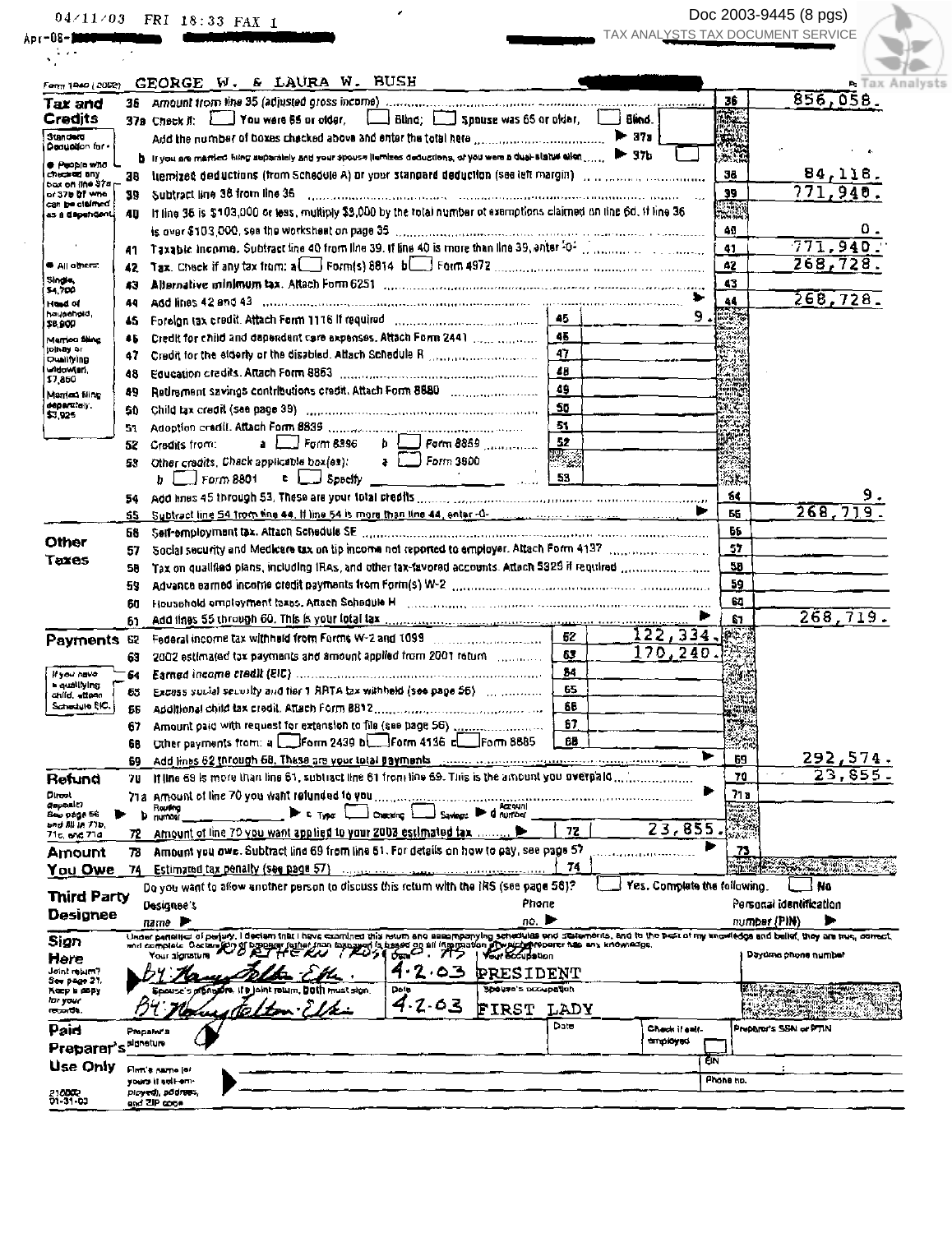| ADT-UU-ZOOPTICHE                                                                     |           | 04/11/03 FRI 18:33 FAX 1                                                                               |                |        | Doc 2003-9445 (8 pgs)<br>TAX ANALYSTS TAX DOCUMENT SERVICE |                                         |
|--------------------------------------------------------------------------------------|-----------|--------------------------------------------------------------------------------------------------------|----------------|--------|------------------------------------------------------------|-----------------------------------------|
| SCHEDULES A&B<br>(Form 1040)                                                         |           | <b>Schedule A - Itemized Deductions</b>                                                                |                |        |                                                            | OMB No. 1545-007<br><b>Tax Analysts</b> |
|                                                                                      |           | (Schedule B is on page 2)<br>See Instructions for Schedules A and B (Form 1040).                       |                |        |                                                            | Attachment                              |
| Department of the Treasury<br>Internal Revenue Service<br>Name(s) shown on Form 1080 |           | ♪ Απεςh to Form 1040. .<br>(39)                                                                        |                |        | Your social sesurity number                                | Sequence No. 07                         |
|                                                                                      |           |                                                                                                        |                |        |                                                            |                                         |
|                                                                                      |           | GEORGE W. & LAURA W. BUSH                                                                              |                |        |                                                            |                                         |
| <b>Medical</b>                                                                       |           | Caution. Do not include expanses raimbursed or paid by others.                                         |                |        |                                                            |                                         |
| and                                                                                  | Т.        |                                                                                                        | $\frac{1}{2}$  |        |                                                            |                                         |
| <b>Dental</b>                                                                        | 2         |                                                                                                        |                |        |                                                            |                                         |
| <b>Expenses</b>                                                                      | 3         |                                                                                                        |                |        |                                                            |                                         |
| Taxes You                                                                            | 5         |                                                                                                        |                |        |                                                            |                                         |
| Paid                                                                                 | 6         |                                                                                                        |                |        |                                                            |                                         |
|                                                                                      |           |                                                                                                        | $\overline{7}$ |        |                                                            |                                         |
| (Sec<br>page A-2.)                                                                   |           | Other taxes. List type and amount                                                                      |                |        |                                                            |                                         |
|                                                                                      |           |                                                                                                        | ka l           |        |                                                            |                                         |
|                                                                                      |           | _______ <b>_______________________</b> ___                                                             | в              |        | 19,902.                                                    |                                         |
|                                                                                      | 9.        |                                                                                                        |                |        | ы                                                          | 19,902.                                 |
| Interest                                                                             | 11.       | Home mortgage interest not reported to you on Form 1098. If paid to the person                         | 10             |        |                                                            |                                         |
| You Paid                                                                             |           | from whom you bought the home; see page A-3 and show that person's name,                               |                |        |                                                            |                                         |
| (5ее                                                                                 |           | identifying no., and address                                                                           |                |        |                                                            |                                         |
| page A-3.)                                                                           |           |                                                                                                        |                |        |                                                            |                                         |
| Note:<br>Personal                                                                    |           | ----------------------------------                                                                     | 11             |        |                                                            |                                         |
| interest it                                                                          |           |                                                                                                        |                |        |                                                            |                                         |
| net.<br>deductible.                                                                  | 13<br>14. | Investment Interest. Attach Form 4952 if required. (See page A-3.)                                     |                |        | 14                                                         |                                         |
| Gifts to                                                                             |           | 15 Gifts by cash or check. If you made any gift of \$250 or more,                                      | 漂亮             |        |                                                            |                                         |
| Charity                                                                              |           |                                                                                                        | 15             |        | 69,925.                                                    |                                         |
|                                                                                      | 16.       | Other than by cash or check. If any gift of \$250 or more, see page A-4.                               |                |        |                                                            |                                         |
| If you made a<br>gift and got a                                                      |           |                                                                                                        |                |        |                                                            |                                         |
| benefit for it.                                                                      | 17        | Carryover from prior year manufactured contains and contain the compact 17                             |                |        |                                                            |                                         |
| see page A-4.                                                                        | 18.       |                                                                                                        |                |        | 18                                                         | 69,925.                                 |
| Casualty and<br>Then Losses                                                          |           | 19 Casualty or theft loss(es), Attach Form 4684, (See page A-5.] manufacture contemporary contemporary |                |        | 191                                                        |                                         |
|                                                                                      |           | 20 Unreimbursed employee expenses - [ob travel, union dues, job education, elc.                        |                |        |                                                            |                                         |
| Job Expenses<br>and Most                                                             |           | You must attach Form 2106 or 2108-EZ if required, (See page A-5.)                                      |                |        |                                                            |                                         |
| Olher<br>Miscollaneous                                                               |           |                                                                                                        | P.             |        |                                                            |                                         |
| Denuctions                                                                           |           |                                                                                                        | 20<br>21       |        | 3,380.                                                     |                                         |
|                                                                                      | 21.       | Other expenses - investment, safe deposit box, etc. List type and amount                               |                |        |                                                            |                                         |
|                                                                                      | 22.       | SEE STATEMENT 3                                                                                        | X,             |        |                                                            |                                         |
| (8эе<br>page A-5 for                                                                 |           | --------------------                                                                                   |                |        |                                                            |                                         |
| expenses to                                                                          |           | --------- <b>---</b> -----------                                                                       |                |        |                                                            |                                         |
| deduct here.)                                                                        |           | _____________________________                                                                          |                |        |                                                            |                                         |
|                                                                                      |           |                                                                                                        | 22             |        | 29,595.<br>32, 975.                                        |                                         |
|                                                                                      | 23        |                                                                                                        | 23             |        |                                                            |                                         |
|                                                                                      | 24        |                                                                                                        | 25             |        | 17,121.                                                    |                                         |
|                                                                                      | 25<br>26  |                                                                                                        |                |        | 26                                                         | 15,854.                                 |
| Other                                                                                | 27        | Other - from list on page A-6. List type and amount                                                    |                |        |                                                            |                                         |
| Miscollangous                                                                        |           |                                                                                                        |                |        |                                                            |                                         |
| Dequations                                                                           |           |                                                                                                        |                |        |                                                            |                                         |
|                                                                                      |           |                                                                                                        |                |        |                                                            |                                         |
|                                                                                      |           |                                                                                                        |                |        |                                                            |                                         |
|                                                                                      |           |                                                                                                        |                |        | 27                                                         |                                         |
| Total                                                                                | 28        | is Form 1040, line 36, over \$137,300 (over \$66,650 if married filing separately)?                    |                | STMT 4 |                                                            |                                         |
| <b>ttemized</b>                                                                      |           | No. Your deduction is not limited. Add the amounts in the far right column                             |                |        |                                                            |                                         |
|                                                                                      |           | for lines 4 through 27. Also, enter this amount on Form 1040, line 38.                                 |                |        | 28                                                         | 84,118.                                 |
| <b>Deductions</b>                                                                    |           | X Yes. Your deduction may be limited, See page A-6 for the amount to enter.                            |                |        | 松糖                                                         | 1994 - S.A.                             |

 $\hat{\boldsymbol{\beta}}$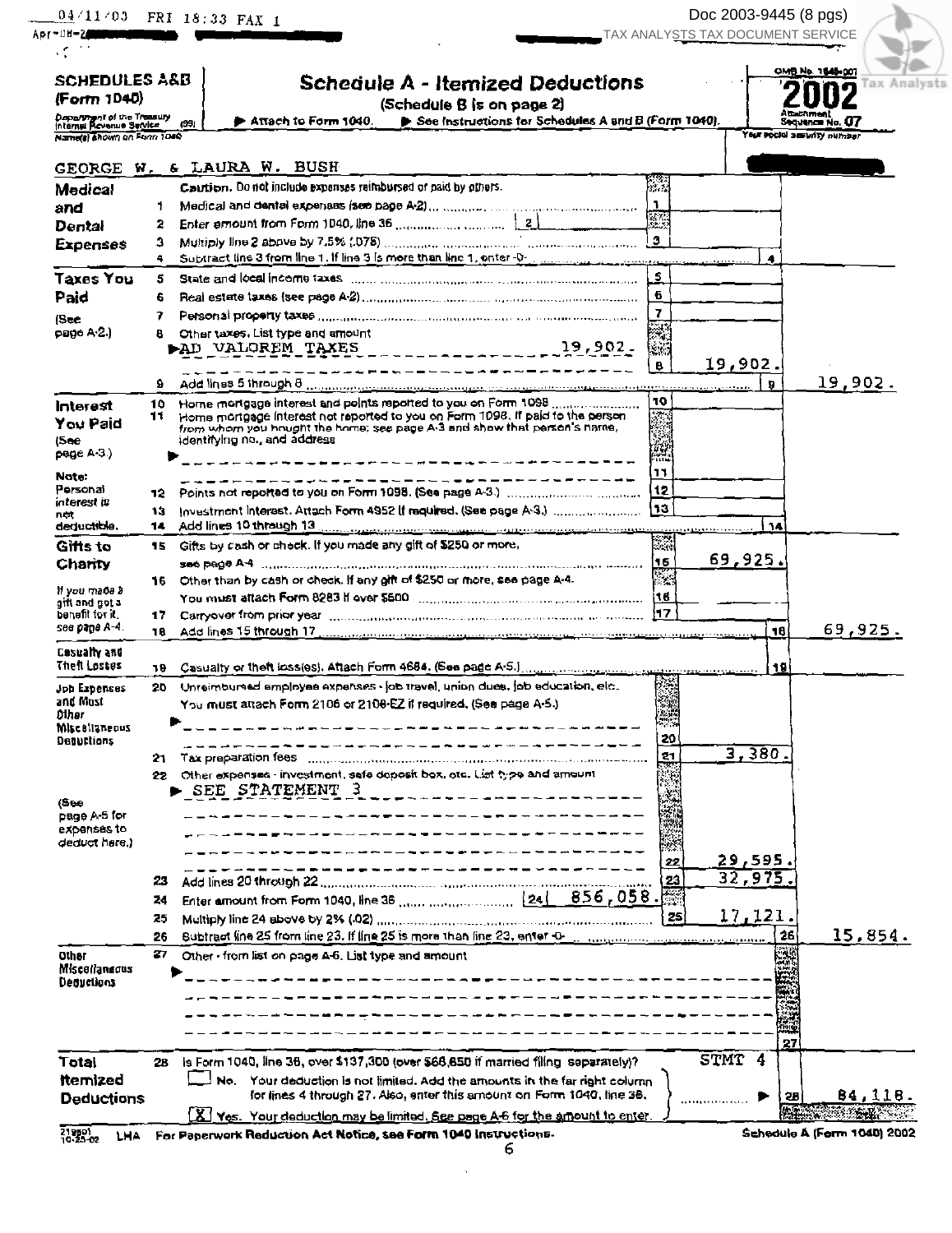Doc 2003-9445 (8 pgs) TAX ANALYSTS TAX DOCUMENT SERVICE



Senbourne AAB (Form 1540) 2007

Name(s) shown on Form 1040. Do not on twi mame and social security number if ahown on page 1.

OMB No. 1545-0074 Your social country minutes

## GEORGE W. & LAURA W. BUSH

| List name of payer. If any interest is from a seller financed mortgage and the buyer used the<br>Part I<br>1.<br>property as a personal residence, see page B-1 and list this interest first. Also, show that<br>Interest<br>buyer's social security number and address P<br><u> 1966 - Jan Johann Hann, film an Isla</u><br>BANK OF AMERICA<br><b>BANK ONE</b><br>WELLS FARGO BANK TEXAS<br>TREASURY:<br>IRS INTEREST<br>បន<br>Noto: If you<br>received a Form<br>THE LONE STAR TRUST<br>FROM K-1 |              | Amount<br>20.<br>25.<br>44<br>3,975.<br>424,803.<br>6,000.<br>1,055. |
|----------------------------------------------------------------------------------------------------------------------------------------------------------------------------------------------------------------------------------------------------------------------------------------------------------------------------------------------------------------------------------------------------------------------------------------------------------------------------------------------------|--------------|----------------------------------------------------------------------|
|                                                                                                                                                                                                                                                                                                                                                                                                                                                                                                    |              |                                                                      |
|                                                                                                                                                                                                                                                                                                                                                                                                                                                                                                    |              |                                                                      |
|                                                                                                                                                                                                                                                                                                                                                                                                                                                                                                    |              |                                                                      |
|                                                                                                                                                                                                                                                                                                                                                                                                                                                                                                    |              |                                                                      |
|                                                                                                                                                                                                                                                                                                                                                                                                                                                                                                    |              |                                                                      |
|                                                                                                                                                                                                                                                                                                                                                                                                                                                                                                    |              |                                                                      |
|                                                                                                                                                                                                                                                                                                                                                                                                                                                                                                    |              |                                                                      |
|                                                                                                                                                                                                                                                                                                                                                                                                                                                                                                    |              |                                                                      |
| 1009-INT.<br>- GWB RANGERS CORP.<br>FROM K-1<br>۹.<br>Form 1099-OID,                                                                                                                                                                                                                                                                                                                                                                                                                               |              |                                                                      |
| et substitute<br>- NORTHERN TRUST CO AS TRUSTEE<br>$FROM K-1$                                                                                                                                                                                                                                                                                                                                                                                                                                      |              |                                                                      |
| statemont from<br>- HENRY G. FREEMAN JR TRUST<br>FROM K-1<br>a brokerage firm,<br>list the firm's                                                                                                                                                                                                                                                                                                                                                                                                  |              | 106.                                                                 |
| na <b>me as the</b><br>payer and enter                                                                                                                                                                                                                                                                                                                                                                                                                                                             |              |                                                                      |
| the total interest<br>shown on that<br>form.                                                                                                                                                                                                                                                                                                                                                                                                                                                       |              |                                                                      |
|                                                                                                                                                                                                                                                                                                                                                                                                                                                                                                    |              |                                                                      |
| Add the amounts on line 1 communication communication in the material construction of                                                                                                                                                                                                                                                                                                                                                                                                              | 2            | 436,028.                                                             |
| Excludable interest on series EE and I U.S. savings bonds lasued after 1989 from Form 8815.<br>3                                                                                                                                                                                                                                                                                                                                                                                                   |              |                                                                      |
|                                                                                                                                                                                                                                                                                                                                                                                                                                                                                                    | $\mathbf{a}$ |                                                                      |
|                                                                                                                                                                                                                                                                                                                                                                                                                                                                                                    | 4            | 436,028.                                                             |
| Note. If line 4 is over \$1,500, you must complete Part III.                                                                                                                                                                                                                                                                                                                                                                                                                                       |              |                                                                      |
| Part II<br>6 List name of payer, include only ordinary dividends. If you received any capital gain distributions,                                                                                                                                                                                                                                                                                                                                                                                  |              | Amount                                                               |
| see the instructions for Form 1040, line 13.<br>Ordinary                                                                                                                                                                                                                                                                                                                                                                                                                                           |              |                                                                      |
| FROM K-1 - THE LONE STAR TRUST<br><b>Dividends</b>                                                                                                                                                                                                                                                                                                                                                                                                                                                 |              | 2,612                                                                |
| FROM $K-1$ - GWB RANGERS CORP.                                                                                                                                                                                                                                                                                                                                                                                                                                                                     |              | 99.                                                                  |
| FROM K-1 - NORTHERN TRUST CO AS TRUSTEE                                                                                                                                                                                                                                                                                                                                                                                                                                                            |              | 9.24                                                                 |
| $FROM K-1$<br>- HENRY G. FREEMAN JR TRUST                                                                                                                                                                                                                                                                                                                                                                                                                                                          |              | 11.894                                                               |
| Note: If you                                                                                                                                                                                                                                                                                                                                                                                                                                                                                       |              |                                                                      |
| received a Form<br>1099-DIV or                                                                                                                                                                                                                                                                                                                                                                                                                                                                     |              |                                                                      |
| <b>Substitute</b>                                                                                                                                                                                                                                                                                                                                                                                                                                                                                  |              |                                                                      |
| statement from<br>a brokerage fimm.                                                                                                                                                                                                                                                                                                                                                                                                                                                                |              |                                                                      |
| list the firm's                                                                                                                                                                                                                                                                                                                                                                                                                                                                                    | s            |                                                                      |
| name as the<br>payer and enter                                                                                                                                                                                                                                                                                                                                                                                                                                                                     |              |                                                                      |
| the ordinary                                                                                                                                                                                                                                                                                                                                                                                                                                                                                       |              |                                                                      |
| cividencs shown<br>on that torm.                                                                                                                                                                                                                                                                                                                                                                                                                                                                   |              |                                                                      |
|                                                                                                                                                                                                                                                                                                                                                                                                                                                                                                    |              |                                                                      |
|                                                                                                                                                                                                                                                                                                                                                                                                                                                                                                    |              |                                                                      |
|                                                                                                                                                                                                                                                                                                                                                                                                                                                                                                    |              |                                                                      |
|                                                                                                                                                                                                                                                                                                                                                                                                                                                                                                    |              |                                                                      |
|                                                                                                                                                                                                                                                                                                                                                                                                                                                                                                    |              |                                                                      |
|                                                                                                                                                                                                                                                                                                                                                                                                                                                                                                    |              |                                                                      |
|                                                                                                                                                                                                                                                                                                                                                                                                                                                                                                    |              |                                                                      |
| Add the amounts on line 5. Enter the total here and on Form 1040, line 9                                                                                                                                                                                                                                                                                                                                                                                                                           |              | 23,947.                                                              |
| Note. If line 6 is over \$1,500, you must complete Pan III,                                                                                                                                                                                                                                                                                                                                                                                                                                        | $\bullet$    |                                                                      |
|                                                                                                                                                                                                                                                                                                                                                                                                                                                                                                    |              |                                                                      |
| Part III<br>You must complete this part if you (a) had over \$1,500 of taxable interest or ordinary dividends; OR (b) had a foreign                                                                                                                                                                                                                                                                                                                                                                |              | Yes<br>No                                                            |
| account; or (c) received a distribution from, or were a grantor of, or a transferor to, a foreign trust.<br>Foreign                                                                                                                                                                                                                                                                                                                                                                                |              |                                                                      |
| <b>Accounts</b><br>7b At any time during 2002, did you have an interest in or a signature or other authority over a financial                                                                                                                                                                                                                                                                                                                                                                      |              | San Maria                                                            |
| account in a foreign country, such as a bank account, securities account, or other financial account?<br>and<br>b If "Yes," enter the name of the foreign country in                                                                                                                                                                                                                                                                                                                               |              | x                                                                    |
| Trusts<br>During 2002, did you receive a distribution from, or were you the grantor of, or transferor to, a foreign trust?<br>8                                                                                                                                                                                                                                                                                                                                                                    |              | 高麗                                                                   |
| 227501<br>10-25-02                                                                                                                                                                                                                                                                                                                                                                                                                                                                                 |              |                                                                      |

LHA For Paperwork Reduction Act Notice, see Form 1040 instructions.

Schedule B (Form 1040) 2002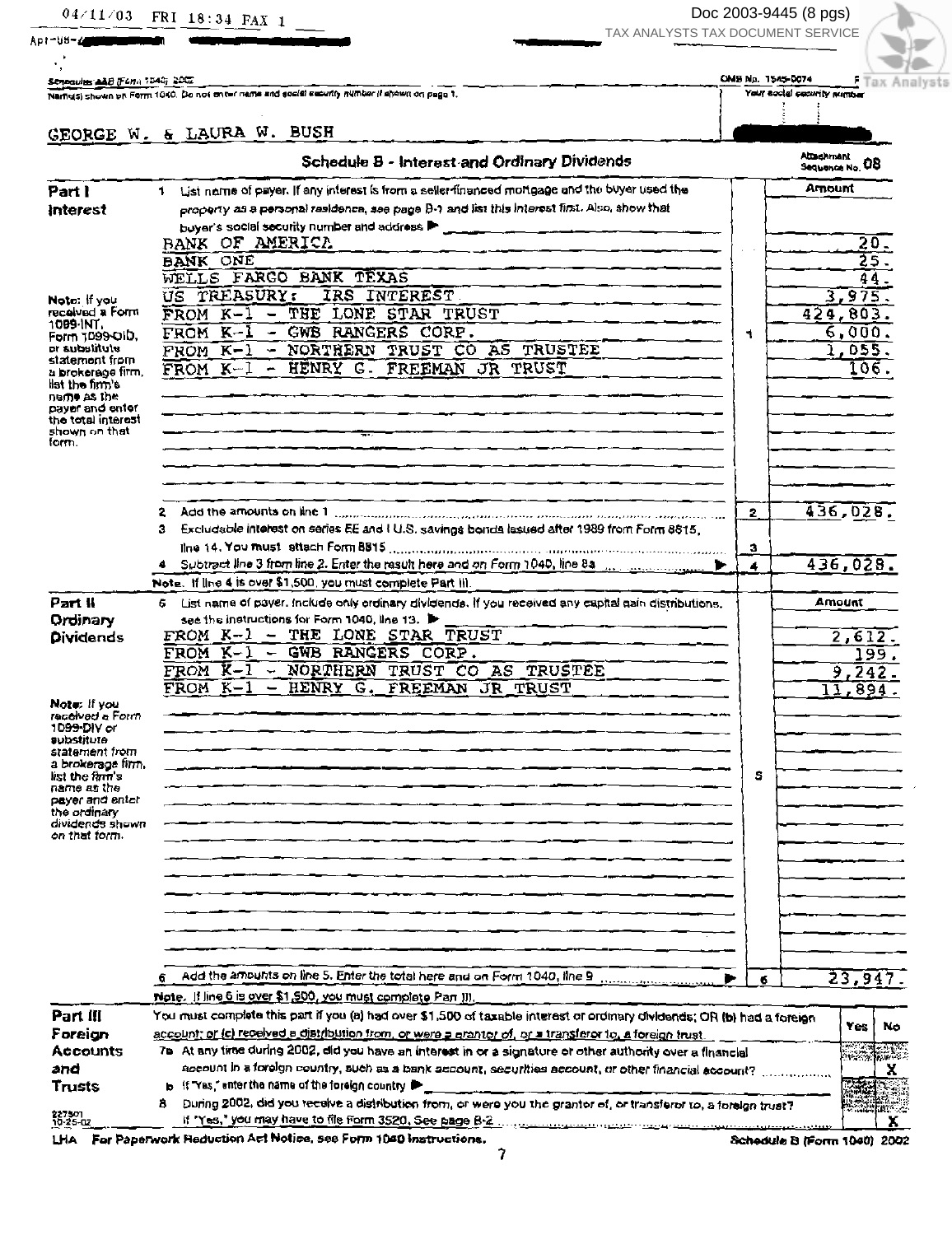| $04/11/03$ FRI 18:34 FAX 1 |  |  |  |  |
|----------------------------|--|--|--|--|
|----------------------------|--|--|--|--|

Doc 2003-9445 (8 pgs) TAX ANALYSTS TAX DOCUMENT SERVICE



gain alaw).

**SCHEDULE D** (Form 1040)

Apr-U6-

| <b>Capital Gains and Losses</b> |  |  |  |
|---------------------------------|--|--|--|
|---------------------------------|--|--|--|

Depertment of the Thienury<br>Internal Revenue Service (99)

Attach to Form 1040.

See Instructions for Schedule D (Form 1040).



|        | Named shown on Form 1040                                                                                                    |                                            |                                             |     |                 |                                                                                                                                                                                                                                      |    |                                             | Your social security namber                                   |  |
|--------|-----------------------------------------------------------------------------------------------------------------------------|--------------------------------------------|---------------------------------------------|-----|-----------------|--------------------------------------------------------------------------------------------------------------------------------------------------------------------------------------------------------------------------------------|----|---------------------------------------------|---------------------------------------------------------------|--|
|        | GEORGE W. & LAURA W. BUSH                                                                                                   |                                            |                                             |     |                 |                                                                                                                                                                                                                                      |    |                                             |                                                               |  |
|        | <b>Party: Short-Term Capital Gains and Losses - Assets Held One Year or Less</b>                                            |                                            |                                             |     |                 |                                                                                                                                                                                                                                      |    |                                             |                                                               |  |
|        | (3) Description of proporty<br>(Exemple: 100 on, 272 Co.)                                                                   | (b) Date<br>sequirea<br>(Mo., day, yr.)    | (C) Date auto<br>Mo., day, yr.)             |     | (1) Balts price | $(2)$ Cast of<br>ather beais                                                                                                                                                                                                         |    | (1) Gain or (loss)<br>Subtract (e) from (d) |                                                               |  |
| ねつちのうち |                                                                                                                             |                                            |                                             |     |                 |                                                                                                                                                                                                                                      |    | and a                                       | 320aC                                                         |  |
|        |                                                                                                                             |                                            |                                             |     |                 |                                                                                                                                                                                                                                      |    |                                             |                                                               |  |
|        |                                                                                                                             |                                            |                                             |     |                 |                                                                                                                                                                                                                                      |    |                                             |                                                               |  |
|        |                                                                                                                             |                                            |                                             |     |                 |                                                                                                                                                                                                                                      |    |                                             |                                                               |  |
|        |                                                                                                                             |                                            |                                             | 2   |                 |                                                                                                                                                                                                                                      |    |                                             |                                                               |  |
|        | 2 Enter your short-term totals communications and contained                                                                 |                                            |                                             |     |                 |                                                                                                                                                                                                                                      |    |                                             |                                                               |  |
|        | 3 Total short-term seles price amounts.                                                                                     |                                            |                                             | з   |                 |                                                                                                                                                                                                                                      |    |                                             |                                                               |  |
|        | 4. Short-term gain from Form 6252 and short-term gain or (loss)                                                             |                                            |                                             |     |                 |                                                                                                                                                                                                                                      | 4  |                                             |                                                               |  |
|        | 5 Net short-term gain or (loss) from partnerships, S corporations, estates, and trustal<br>from Schedule(s) K-1             | SEE STATEMENT 5                            |                                             |     |                 |                                                                                                                                                                                                                                      | 5  | $~10.339~\mu$                               |                                                               |  |
|        | 6 Short-term capital loss carryover. Enter the amount, if any, from line 8 of your<br>2001 Capital Loss Carryover Worksheet |                                            |                                             |     |                 |                                                                                                                                                                                                                                      | 6  | 33,234)                                     |                                                               |  |
|        |                                                                                                                             |                                            |                                             |     |                 |                                                                                                                                                                                                                                      | 7  | <43,573. 冷寒寒寒                               |                                                               |  |
|        | Partiff Long-Term Capital Gains and Losses - Assets Held More Than One Year                                                 |                                            |                                             |     |                 |                                                                                                                                                                                                                                      |    |                                             |                                                               |  |
|        | (a) Description of property<br>(Example: 100 sh, XY2 Co.)                                                                   | (D) Date<br>acquired<br>$(Mo.$ $@y.$ $y'.$ | <b>Calculation</b> and d<br>(Ma., day, yr.) |     | (0) Saves poem  | <b>[t] Coster</b><br>other pash.                                                                                                                                                                                                     |    | (f) Gain or (loss)<br>Subtract (d) tram (d) | (g) 28% rate ga<br>or (loss) <sup>-</sup><br>(see helt, below |  |
|        | <b>SLONE STAR TRUST:</b><br>BOND REDEMPTIONS                                                                                | VARIOUS VARIOUS                            |                                             |     | 460,000.        | 460,000.                                                                                                                                                                                                                             |    |                                             |                                                               |  |
|        |                                                                                                                             |                                            |                                             |     |                 |                                                                                                                                                                                                                                      |    |                                             |                                                               |  |
|        |                                                                                                                             |                                            |                                             |     |                 |                                                                                                                                                                                                                                      |    |                                             |                                                               |  |
|        |                                                                                                                             |                                            |                                             |     |                 | pinale control in the control of the file<br>It will be a second the control of the control of the control of the control of the control of the control of<br>It will be a second the control of the control of the control of the c |    |                                             |                                                               |  |
| 9.     |                                                                                                                             |                                            |                                             | в   |                 | <b>Sold Property</b>                                                                                                                                                                                                                 |    |                                             |                                                               |  |
|        | 10 Total long-torm sales price amounts.                                                                                     |                                            |                                             | 10. | 460,000. 468    |                                                                                                                                                                                                                                      |    |                                             |                                                               |  |
| 11     | Gain from Form 4797, Part I; long-term gain from Forms 2439 and 6252; and                                                   |                                            |                                             |     |                 |                                                                                                                                                                                                                                      | าา |                                             |                                                               |  |
|        | 12. Net long-term gain or (loss) from partnerships, S corporations, estates, and trusts                                     |                                            |                                             |     |                 |                                                                                                                                                                                                                                      | 12 | < 73,489.                                   |                                                               |  |
| 13.    |                                                                                                                             |                                            |                                             |     |                 |                                                                                                                                                                                                                                      | 13 |                                             |                                                               |  |
| 14     | Longderm capital loss carryover. Enter in both columns (i) and (g) the amount, if any, trom                                 |                                            |                                             |     |                 |                                                                                                                                                                                                                                      | 14 |                                             |                                                               |  |
| 15     |                                                                                                                             |                                            |                                             |     |                 |                                                                                                                                                                                                                                      | 16 |                                             |                                                               |  |
|        | $long-term$ canizal gain or floss). Combine lines 8 through 14 in column (f)                                                |                                            |                                             |     |                 |                                                                                                                                                                                                                                      | 16 | < 73,489                                    |                                                               |  |

**MASS TO A REAL** 

Next: Go to Part III on page 2.

16

\* 25% rate gain or loss includes all "collectibles gains and losses" and up to \$0% of the eligible gain on qualified small business steck. See instructions.

Not long-term capital gain or (loss). Combine lines 8 through 14 in column (f) ...............................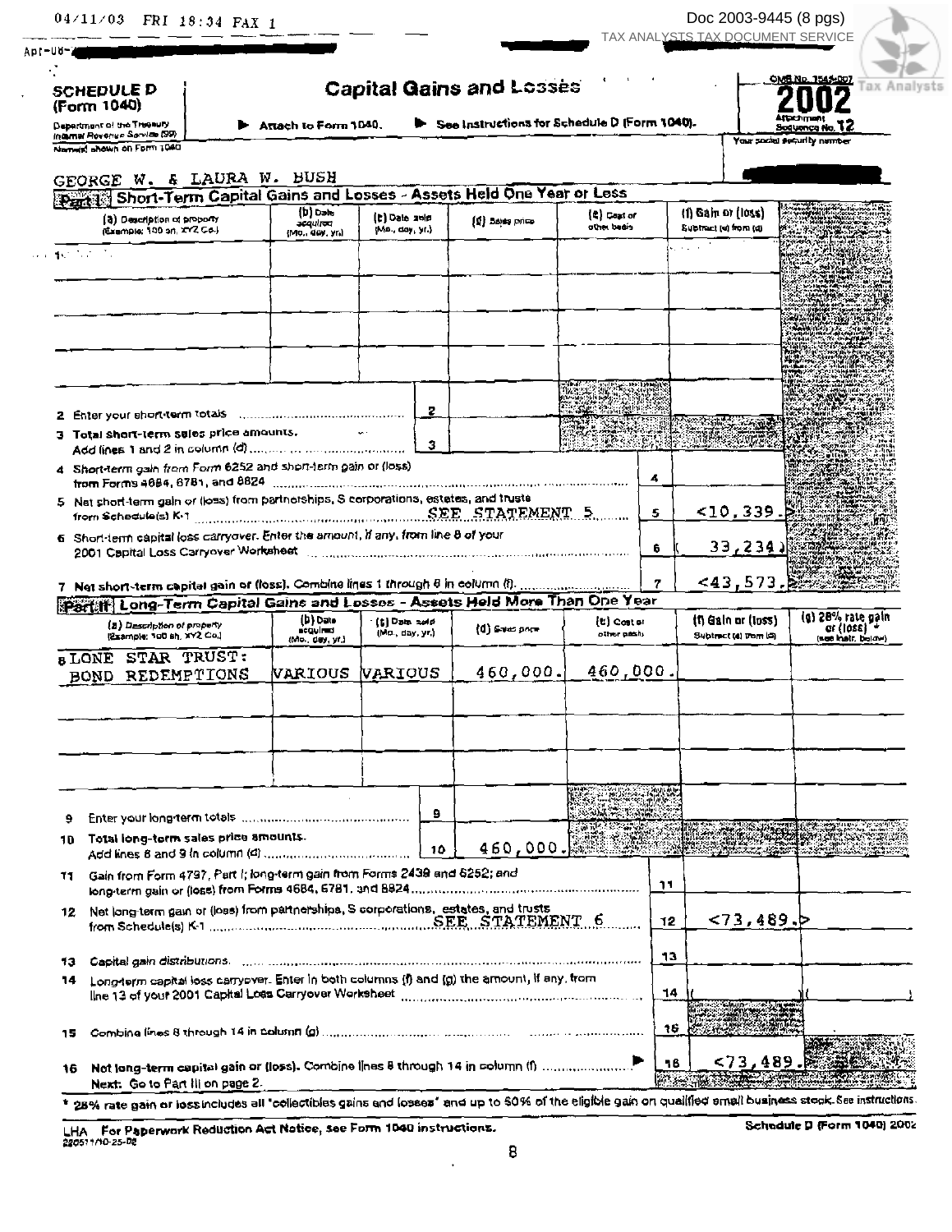$04 \times 11 \times 03$  FRI 18:35 FAX 1

Apr-Ub-1  $\mathcal{L}$ 

 $\bar{\beta}$ 

 $\mathcal{A}^{\mathcal{A}}$ 

|     | Schoolie Differen 1940) 2002 GEORGE W. & LAURA W. BUSH                                                                                                                                                                         |                 | Tax Analy                   |
|-----|--------------------------------------------------------------------------------------------------------------------------------------------------------------------------------------------------------------------------------|-----------------|-----------------------------|
|     | Partilly Taxable Gain or Deductible Loss                                                                                                                                                                                       |                 |                             |
|     | 17 Combine lines 7 and 16 and enter the result. If a loss, go to line 18. If a gain, enter the gain on Form 1040,                                                                                                              |                 |                             |
|     |                                                                                                                                                                                                                                |                 | <u>&lt;117,062.</u> ><br>17 |
|     | Next: . If both lines 16 and 17 are gains and Form 1040, line 41, is more than zero, complete Part IV below.                                                                                                                   |                 |                             |
|     |                                                                                                                                                                                                                                |                 |                             |
|     | . Otherwise, skip the rest of Schedule D and complete Form 1040.                                                                                                                                                               |                 |                             |
|     | 18 If line 17 is a loss, enter here and on Form 1049. Ine 13, the smaller of (a) that loss or                                                                                                                                  |                 |                             |
|     |                                                                                                                                                                                                                                |                 | ٦B l<br>3,000.              |
|     |                                                                                                                                                                                                                                |                 |                             |
|     | If the loss on line 1/ is more than the loss on line 18 or if Form 1040, line 39, is less than zero,<br>$Next$ $\bullet$                                                                                                       |                 |                             |
|     | skip Part IV below and complete the Capital Loss Carryover Worksheet on page D6 of the                                                                                                                                         |                 |                             |
|     | instructions before completing the rest of Form 1040.                                                                                                                                                                          | SEE STATEMENT 7 |                             |
|     | Ctherwise, skip Part IV below and complete the rest of Form 1040.                                                                                                                                                              |                 |                             |
|     | <b>Part W. Tax Computation Using Maximum Capital Gains Rates</b>                                                                                                                                                               |                 |                             |
|     | 19 Enter your unrecaptured section 1250 gain, if any, from line 17 of the worksheet on page D-7 of the                                                                                                                         |                 |                             |
|     |                                                                                                                                                                                                                                |                 | 19                          |
|     | If line 15 or line 19 is more than zero, complete the workshoot on page D-9 of the instructions to                                                                                                                             |                 |                             |
|     | figure the amount to enter an lines 22, 29, and 40 below, and skip all other lines below. Otherwise,                                                                                                                           |                 |                             |
|     | go to line 20.                                                                                                                                                                                                                 |                 |                             |
|     |                                                                                                                                                                                                                                |                 |                             |
|     |                                                                                                                                                                                                                                |                 |                             |
|     | 21 Enter the smaller of line 16 or line 17                                                                                                                                                                                     |                 |                             |
|     |                                                                                                                                                                                                                                |                 |                             |
|     | 22 If you are deducting investment interest expense                                                                                                                                                                            |                 |                             |
|     | on Form 4952, enter the amount from Form 4952,                                                                                                                                                                                 |                 |                             |
|     |                                                                                                                                                                                                                                |                 |                             |
|     |                                                                                                                                                                                                                                | 23              |                             |
|     |                                                                                                                                                                                                                                | ∣ 24            |                             |
| 24. |                                                                                                                                                                                                                                |                 |                             |
| 25  | Figure the tax on the amount on line 24. Use the Tax Table or Tax Rate Schedules, whichever applies                                                                                                                            |                 | 25                          |
|     | 26 Enter the smaller of:                                                                                                                                                                                                       |                 |                             |
|     | ● The amount on line 20 or                                                                                                                                                                                                     |                 |                             |
|     | $\bullet$ 546,700 it married filing jointly or qualifying widow(er);                                                                                                                                                           |                 |                             |
|     | \$27,950 if single                                                                                                                                                                                                             |                 |                             |
|     | \$37,450 if head of household; or                                                                                                                                                                                              |                 |                             |
|     | \$23,350 if married filing separately                                                                                                                                                                                          |                 |                             |
|     |                                                                                                                                                                                                                                |                 |                             |
|     | If tine 26 is greater than line 24, go to line 27. Otherwise, skip lines 27                                                                                                                                                    |                 |                             |
|     | through 33 and go to line 34.                                                                                                                                                                                                  |                 |                             |
|     |                                                                                                                                                                                                                                | $-11$           |                             |
| 27. |                                                                                                                                                                                                                                | 27              |                             |
|     | Subtract line 27 from line 26. If zero or less, enter -0- and go to line 34                                                                                                                                                    | 28              |                             |
| 28. | Enter your qualified S-year gain, if any, from line 8                                                                                                                                                                          |                 |                             |
|     |                                                                                                                                                                                                                                | J               |                             |
|     |                                                                                                                                                                                                                                |                 |                             |
| 31  | Multiply line 30 by 8% (.08) manufactured contains and contained and contained and contained and contained and                                                                                                                 |                 | 31                          |
|     | 32 Subtract line 30 from line 28 <b>Common Common Common Construction</b> (32)                                                                                                                                                 |                 |                             |
|     | 33 Multiply line 32 by 10% (10) compressions are consumed and consumer consumer and consumer consumer consumer                                                                                                                 |                 | 33                          |
|     | If the amounts on lines 23 and 28 are the same, skip lines 34 through 37 and go to line 38.                                                                                                                                    |                 |                             |
|     |                                                                                                                                                                                                                                |                 |                             |
|     |                                                                                                                                                                                                                                | 134             |                             |
| 35  |                                                                                                                                                                                                                                | l 35            |                             |
| 36  | Subtract line 35 from line 34                                                                                                                                                                                                  | 36              |                             |
| 37  |                                                                                                                                                                                                                                |                 | 37                          |
| 38  | Add lines 25, 31, 33, and 37 manual communication of the continuum communication of the communication of the continuum of the continuum of the continuum of the continuum of the continuum of the continuum of the continuum o |                 | 128                         |
| 30  | Figure the tax on the amount on line 2D. Use the Tax Table or Tax Rate Schedules, whichever applies                                                                                                                            |                 | 99 ا                        |
|     | 40. Tax on all taxeble income (including copital gains). Enter the smaller, of line 38 or line 39 here and on                                                                                                                  |                 |                             |
|     |                                                                                                                                                                                                                                |                 | 40                          |
|     | <u> Ропп 1040, 108 42 угода по продолживать против угодательно полово подразно в восстанове социальности.</u>                                                                                                                  |                 | Schedule D (Form 1040) 200  |

 $\frac{1}{2}$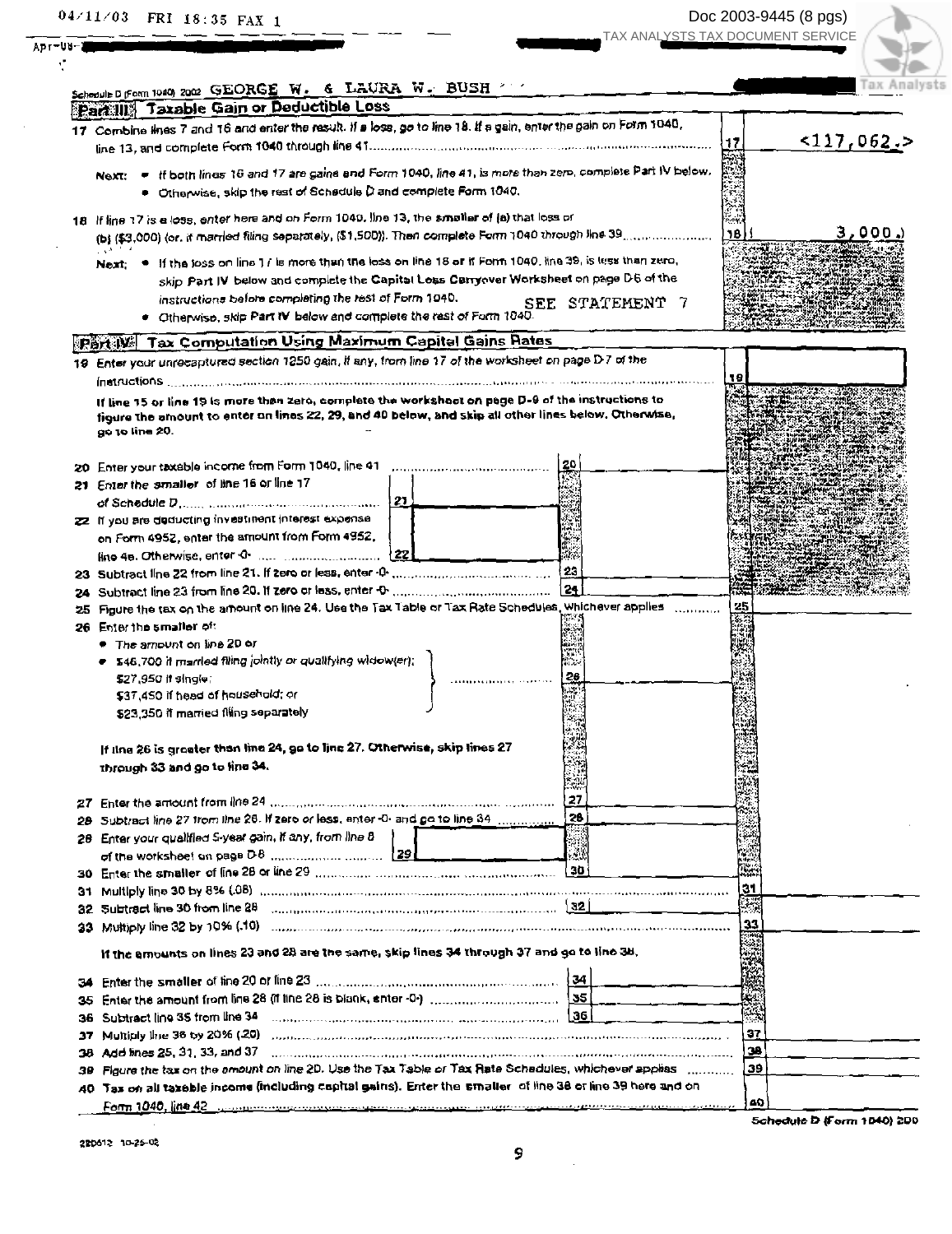| 04/11/03 FRI 18:35 FAX 1                                                                                                               |                |                                                                                                      |                                              | TAX ANALYSTS TAX DOCUMENT SERVICE                                                     | Doc 2003-9445 (8 pgs) |                             |                             |
|----------------------------------------------------------------------------------------------------------------------------------------|----------------|------------------------------------------------------------------------------------------------------|----------------------------------------------|---------------------------------------------------------------------------------------|-----------------------|-----------------------------|-----------------------------|
| $\frac{1}{2}$ , $\frac{1}{2}$ , $\frac{1}{2}$                                                                                          |                |                                                                                                      |                                              |                                                                                       |                       |                             |                             |
| SCHEDULE E                                                                                                                             |                | Supplemental income and Loss                                                                         |                                              |                                                                                       |                       | DMB No. 1545-0              | Analysts                    |
| (Form 1040)                                                                                                                            |                | (From rental real estate, royalties, partnerships,<br>S corporations, estates, trusts, REMICs, etc.) |                                              |                                                                                       |                       |                             |                             |
| Department of the Treesury<br><b>E</b> Anach to Form 1040 or Form 1041;<br>Internal Revonus Sarvice (99)                               |                |                                                                                                      | See Instructions for Schedule E (Parm 1040). |                                                                                       |                       | Seduance No. 13             |                             |
| Name(s) shown on return                                                                                                                |                |                                                                                                      |                                              |                                                                                       |                       | Your social security number |                             |
| GEORGE W. & LAURA W. BUSH                                                                                                              |                |                                                                                                      |                                              |                                                                                       |                       |                             |                             |
| Income or Loss From Rental Real Estate and Royalties Note, if you are in the business of renting personal property, use<br><b>Part</b> |                |                                                                                                      |                                              |                                                                                       |                       |                             |                             |
| Schedule C or C-EZ (see page E-3). Report form rental income or loss from Form 4835 on page 2, line 39.                                |                |                                                                                                      |                                              |                                                                                       |                       |                             |                             |
| 1   Show the kind and location of each rantal teal estate property:                                                                    |                |                                                                                                      |                                              | 2 For each rental real estate property (isted                                         |                       | Yes l                       | No                          |
| A<br>THE LONE STAR TRUST - ROYALTY                                                                                                     |                |                                                                                                      |                                              | on line 1, did you or your family use it<br>during the tax year for personal purposes |                       |                             |                             |
|                                                                                                                                        |                |                                                                                                      |                                              | for more than the greater of:                                                         |                       | А                           |                             |
| В                                                                                                                                      |                |                                                                                                      | . 14 days or                                 | - 10% of the total days rented at fair                                                |                       | в                           |                             |
| с                                                                                                                                      |                |                                                                                                      |                                              | rental value?                                                                         |                       |                             |                             |
|                                                                                                                                        |                |                                                                                                      | $(See page E-3.)$<br>Properties              |                                                                                       |                       | Totals                      |                             |
| Income:                                                                                                                                |                | A                                                                                                    | в                                            | c                                                                                     |                       | (Add columns A, B, and C.)  |                             |
|                                                                                                                                        | 3              |                                                                                                      |                                              |                                                                                       | з                     |                             |                             |
|                                                                                                                                        | $\blacksquare$ | 2,760.                                                                                               |                                              |                                                                                       | 4                     |                             | $\overline{2}$ , 760.       |
| <b>Expenses:</b>                                                                                                                       |                |                                                                                                      |                                              |                                                                                       |                       |                             |                             |
| Auto and traval (see page E-4)                                                                                                         | 5.<br>6        |                                                                                                      |                                              |                                                                                       |                       |                             |                             |
| Cleaning and maintenance communications                                                                                                | $\mathbf{7}$   |                                                                                                      |                                              |                                                                                       |                       |                             |                             |
|                                                                                                                                        | 8              |                                                                                                      |                                              |                                                                                       |                       |                             |                             |
| Insurance <i>communication communication</i><br>9                                                                                      | g.<br>10       |                                                                                                      |                                              |                                                                                       |                       |                             |                             |
| 10 Legal and other professional fees<br>11.                                                                                            | 11             |                                                                                                      |                                              |                                                                                       |                       |                             |                             |
| 12 Mortgage interest paid to banks, etc.                                                                                               |                |                                                                                                      |                                              |                                                                                       |                       |                             |                             |
|                                                                                                                                        | 12             |                                                                                                      |                                              |                                                                                       | .12                   |                             |                             |
|                                                                                                                                        | 13             |                                                                                                      |                                              |                                                                                       |                       |                             |                             |
| 14<br>15.                                                                                                                              | 14<br>15       |                                                                                                      |                                              |                                                                                       |                       |                             |                             |
| 16                                                                                                                                     | 16             |                                                                                                      |                                              |                                                                                       |                       |                             |                             |
| <b>Utilities</b><br>17                                                                                                                 | 17             |                                                                                                      |                                              |                                                                                       |                       |                             |                             |
| 18 Other (list) $\blacktriangleright$ _<br>SEE STATEMENT 8                                                                             |                | 797.                                                                                                 |                                              |                                                                                       |                       |                             |                             |
|                                                                                                                                        |                |                                                                                                      |                                              |                                                                                       |                       |                             |                             |
|                                                                                                                                        | 16             |                                                                                                      |                                              |                                                                                       |                       |                             |                             |
|                                                                                                                                        |                |                                                                                                      |                                              |                                                                                       |                       |                             |                             |
|                                                                                                                                        | -19            | 797.                                                                                                 |                                              |                                                                                       | <b>Sept.</b><br>19    |                             | <u> 797.</u>                |
| Depreciation expense or depistion (see page E-4)<br>20.                                                                                | 20             | 414.                                                                                                 |                                              |                                                                                       | 20                    |                             | 414                         |
| Total expenses. Add lines 19 and 20<br>27                                                                                              | 21             | 1, 211.                                                                                              |                                              |                                                                                       |                       |                             |                             |
| 22 Income or (loss) from rental real estate                                                                                            |                |                                                                                                      |                                              |                                                                                       |                       |                             |                             |
| or royalty properties, Subtract line 21                                                                                                |                |                                                                                                      |                                              |                                                                                       |                       |                             |                             |
| tram line 3 (rents) or line 4 (royaltles).<br>If the result is a (loss), see page E-5 to                                               |                |                                                                                                      |                                              |                                                                                       |                       |                             |                             |
| fing out if you must file Form 6198                                                                                                    | 22             | 1,549.                                                                                               |                                              |                                                                                       |                       |                             |                             |
| 23 Deductible rental real estate loss. Caution.                                                                                        |                |                                                                                                      |                                              |                                                                                       |                       |                             |                             |
| Your rental real estate loss on line 22 may                                                                                            |                |                                                                                                      |                                              |                                                                                       |                       |                             |                             |
| be timited. See page E-5 to find out if you<br>must file Form 8582. Real estate professionals                                          |                |                                                                                                      |                                              |                                                                                       |                       |                             |                             |
| must complete line 42 on page 2                                                                                                        | 29             |                                                                                                      |                                              |                                                                                       |                       |                             |                             |
|                                                                                                                                        |                |                                                                                                      |                                              |                                                                                       | 24                    |                             | 1,549.                      |
| 26 Total rental real estate and royalty income or (loss). Combine lines 24 and 25, Enter the result here.                              |                |                                                                                                      |                                              |                                                                                       | 25                    |                             |                             |
| If Parts II, III, IV, and line 39 on page 2 do not apply to you, also enter this amount on Form 1040.                                  |                |                                                                                                      |                                              |                                                                                       |                       |                             |                             |
| line 17. Otherwise, include this amount in the total on line 40 on page 2.                                                             |                |                                                                                                      |                                              |                                                                                       | 26                    |                             | 1,549.                      |
| $\frac{1}{2}$ st $\sigma$ and $\frac{1}{2}$ the $\frac{1}{2}$ For Paperwork Reduction Act Notice see Form 1040 instructions.           |                |                                                                                                      |                                              |                                                                                       |                       |                             | Schedule E (Form 1040) 2002 |

 $\ddot{\phantom{a}}$